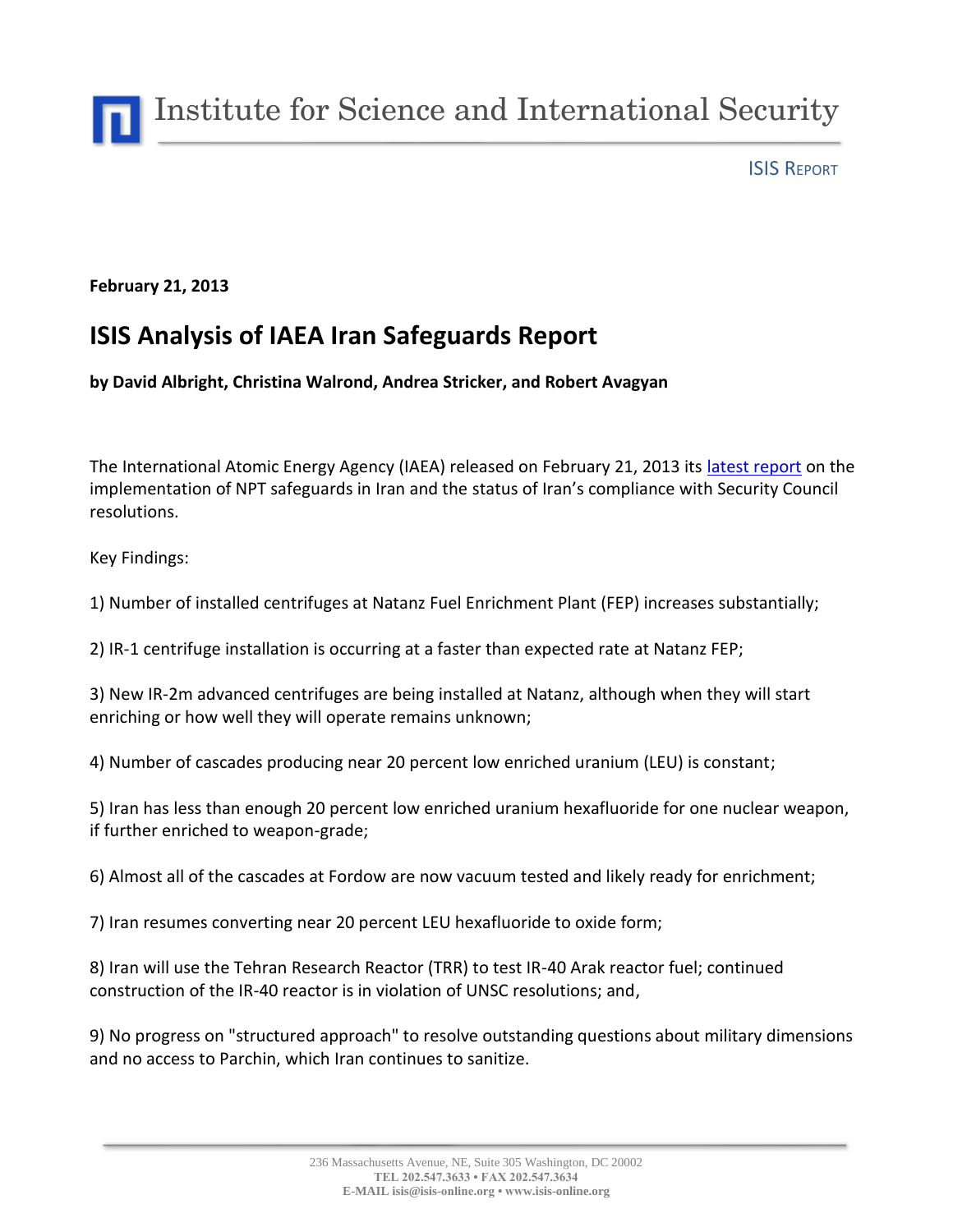## **LEU production and centrifuge levels at Natanz Fuel Enrichment Plant (FEP)**

**Iran's total 3.5 percent low enriched uranium (LEU) production at the FEP through February 3, 2013 is reported to be 8,271 kilograms (kg), including 660 kg estimated by Iran to have been produced since November 10, 2012**. The FEP is Iran's primary enrichment facility, where the majority of its IR-1 centrifuges are installed. Activity at the Pilot Fuel Enrichment Plant (PFEP), where Iran is enriching uranium up to the 20 percent level, is discussed below.

#### **The average production of 3.5 percent LEU at the FEP has remained consistent for the past few reporting periods at approximately 236 kg per month of LEU hexafluoride.**

As of February 19, Iran had 74 centrifuge cascades fully installed and three additional cascades partially installed for a total of 12,699 IR-1 centrifuges. Iran has increased the number of centrifuges installed at the FEP by 2,255 centrifuges since the end of the last reporting period. However, Iran did decrease the number of cascades in which it was enriching by one cascade for a total of 53 cascades containing approximately 8,992 centrifuges. Iran fed 7,530 kg of natural uranium hexafluoride into the cascades at the FEP, which is consistent with the previous reporting period. Figures 1-5 illustrate these trends at Natanz.

Iran's centrifuge performance at the FEP can be evaluated in terms of separative work units (swu). ISIS derives this value from the declared LEU production. In the most recent reporting period, the LEU value is used with an assumption that the material is 3.5 percent enriched and the waste has a tails assay of 0.4 percent. The IAEA did not provide updated numbers in this report, but these older numbers are used. Using standard idealized enrichment calculations, 660 kg of LEU translates to 1,623 kg of swu, or 19 kg swu/day. On an annualized basis, this is about 6,887 kg swu per year (see Figure 6). These numbers are consistent with the previous reporting period.

The average swu/centrifuge-year for this period remained at 0.76, which is consistent with performance at the FEP throughout 2012. However, for most of 2010, this value was about 0.9 kg U swu per year per centrifuge (see Table 1, which lists these values on a quarterly basis since the FEP started operation, and Figure 5, which displays this data graphically). This consistently lower enrichment output likely indicates that Iran is continuing to have trouble with the IR-1 centrifuges installed at the FEP.

## **Installation of Advanced Centrifuges Starts at Natanz Fuel Enrichment Plant**

In a letter dated January 23, 2013, Iran informed the IAEA that its advanced, carbon-fiber-based centrifuge, designated the IR-2m, "will be used" in one of the modules of Production Hall A. This statement is being widely interpreted as Iran announcing that it intends to install about 3,000 IR-2m centrifuges, which is the normal deployment in a module. On February 6, 2013, IAEA inspectors observed that Iran had started the installation of IR-2m centrifuges and empty centrifuge casings. As of February 19, 180 IR-2m centrifuges and empty centrifuge casings were installed in FEP. One could conclude that 180 IR-2m centrifuge casings have been installed, but the report does not make clear how many IR-2 rotor assemblies have been inserted into the casings. The piping and other associated cascade equipment is likely not fully installed, meaning the centrifuges are not under vacuum.

## **Advanced Centrifuges at Pilot Fuel Enrichment Plant (PFEP)**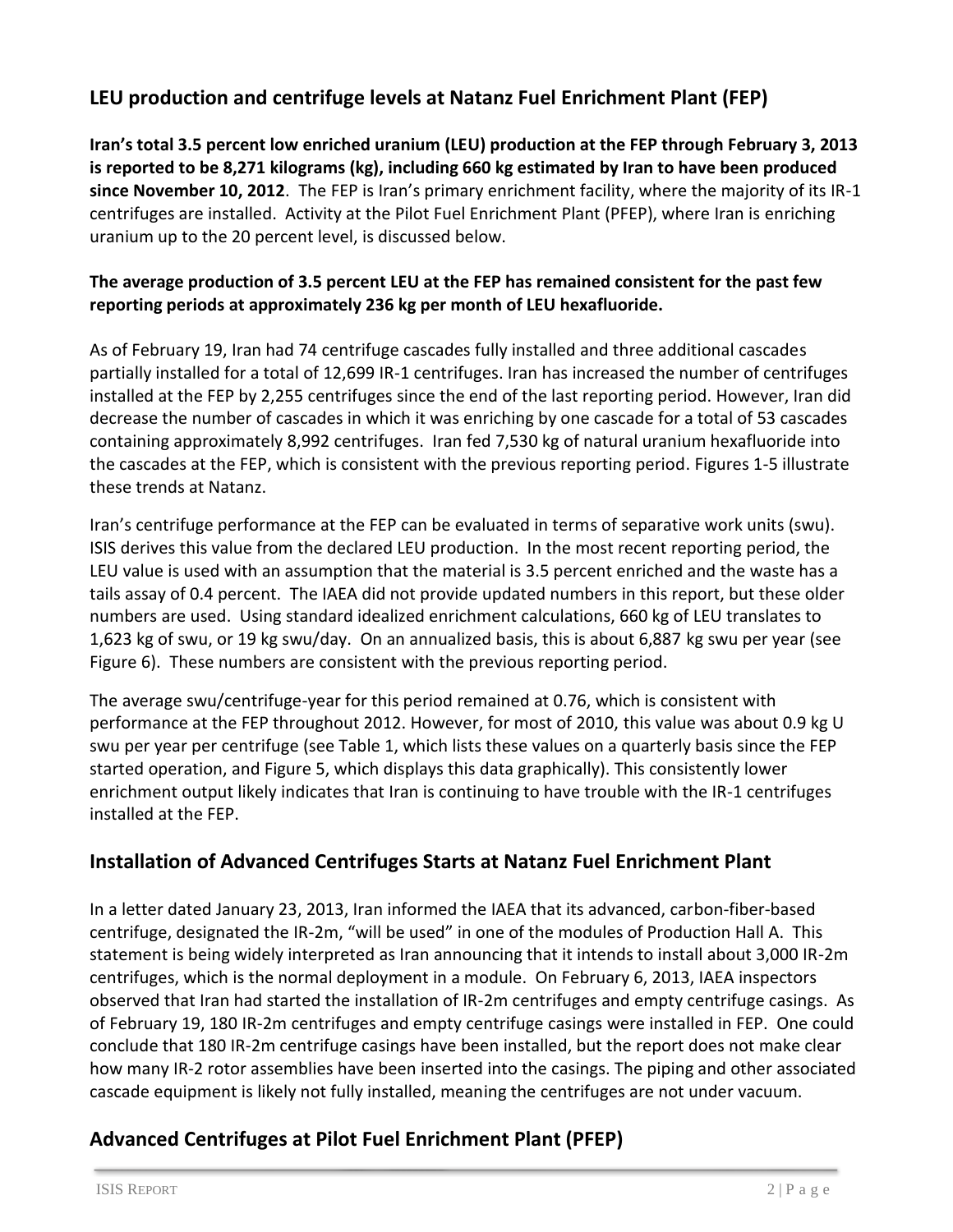The Pilot Fuel Enrichment Plant has four out of six cascades dedicated to research and development (R&D), cascades 2, 3, 4 and 5. On 19 February 2013, there were 29 IR-4 centrifuges, six IR-6 centrifuges and two IR-6s centrifuges installed in cascade 2, nine IR-2m centrifuges and two IR-1 centrifuges installed in cascade 3, 164 IR-4 centrifuges installed in cascade 4 and 162 IR-2m centrifuges installed in cascade 5.

Since the last IAEA safeguards report, Iran has installed two new types of centrifuge, the IR-6 and IR-6s, although no information is in the report about the design or capabilities of these centrifuges. Iran has intermittently fed each with natural uranium hexafluoride. Iran has also fed intermittently natural uranium hexafluoride into IR-2m and IR-4 centrifuges, into single machines and sometimes into cascades of various sizes.

In a new development, Iran informed the IAEA that it planned to start producing enriched uranium in cascades 4 and 5, rather than recombining the product and tails at the end of the process as it had done previously. This process will start only after the IAEA and Iran implement modified safeguards measures to account for the new production of enriched uranium. The level of enrichment, whether 3.5 or near 20 percent, is not given in the report.

# **19.75 percent LEU production at the Natanz pilot plant**

Iran has designated two, tandem cascades at the smaller, above-ground Pilot Fuel Enrichment Plant for the production of LEU enriched to nearly 20 percent uranium-235, ostensibly for the Tehran Research Reactor (TRR). One of these cascades enriches from 3.5 percent LEU to almost 20 percent LEU, while the second one takes the tails from the first and outputs roughly 10 percent LEU and a tails of natural uranium. The ten percent material is fed into the first cascade in addition to 3.5 percent LEU. This process allows Iran to more efficiently use its 3.5 percent LEU stock.

Between November 11, 2012 and February 12, 2013, 88.1 kg of 3.5 percent low enriched uranium in the form of uranium hexafluoride was introduced into the two, interconnected cascades. Iran withdrew from the tandem cascades a total of 12.6 kg of nearly 20 percent LEU hexafluoride during this reporting period. This rate, approximately 4 kg per month, is slightly lower than rate of 5 kg per month Iran has achieved in the past. However, because these data represent so little LEU and so few centrifuges, the change cannot be considered precipitous. **In total, Iran has fed 1,265 kg of 3.5% LEU to produce 150 kg of 19.75% uranium since the beginning of operations in February 2010.** 

# **Fordow Fuel Enrichment Plant (FFEP)**

The Fordow site has two enrichment halls, Units 1 and 2, which are currently each designed to hold 8 cascades of 174 IR-1 centrifuges. Iran is continuing to operate the four cascades of 174 IR-1 centrifuges each in two, tandem sets to produce 19.75 percent LEU in a total of 696 enriching centrifuges, the same number of centrifuges enriching as was reported in the November, August, and May 2012 safeguards reports. **Thus, Iran has not increased the number of centrifuge cascades producing 20 percent LEU at either Fordow or Natanz.**

As of the last reporting period, Iran had fully installed centrifuges in the facility, although it had not connected much of the piping or deployed electronics and other critical materials. As of the February 2013 report, Iran had fully vacuum tested 15 of the 16 cascades at the plant. However, it had not yet introduced material into the additional cascades. During this reporting period, Iran had 2,710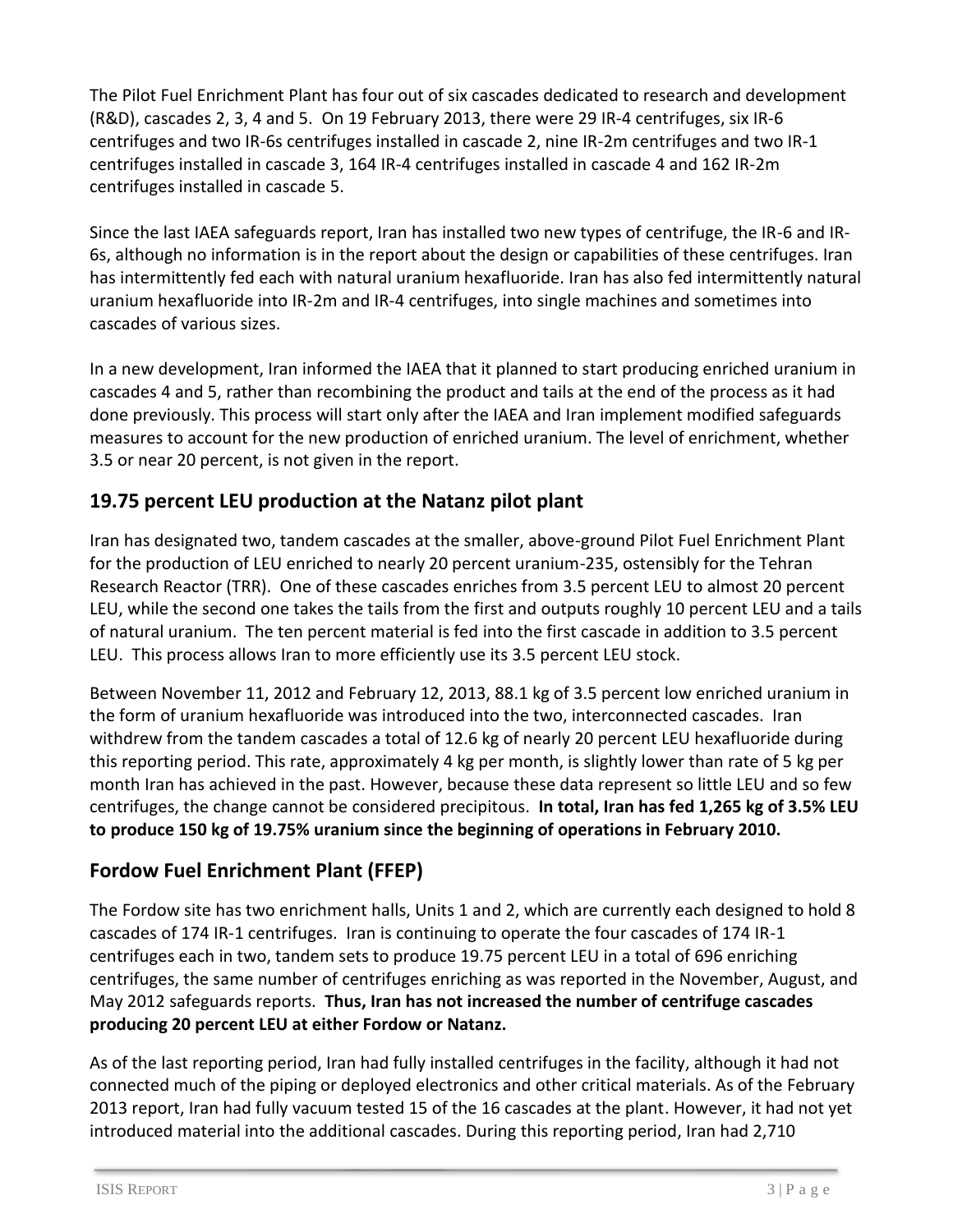centrifuges, 74 centrifuges fewer than the previous reporting period. The reason for the removal of these 74 centrifuges is not given.

**Though Iran has expanded the number of cascades subject to vacuum testing, it has not started to enrich in any of these newly installed centrifuges; in fact, Iran has not increased the number of centrifuges enriching in three reporting periods.** Based on Iran's patterns of installation, it may be that it plans to orient all of the cascades at the Fordow facility as tandem cascades. Figure 9 displays the number of centrifuges enriching and installed at the FFEP graphically.

Between November 11, 2012 and February 10, 2013, the two sets of tandem cascades produced approximately 34.4 kg of 19.75 percent enriched uranium at a combined average rate of 11.5 kg of 19.75 percent LEU hexafluoride per month. This represents a slight increase in Iran's performance at the plant, which has achieved a consistent rate of 10 kilograms per month for the past two reporting periods.

# **Production of Uranium Oxide**

Iran reported in the August 2012 report that it began feeding its 19.75 percent uranium hexafluoride into the Fuel Plate Fabrication Plant at Esfahan. As of February 11, 2013, Iran had fed a total of 111 kg 19.75 percent enriched uranium hexafluoride into the process at Esfahan to produce  $U_3O_8$ containing about 50 kg of enriched uranium. The 111 kg of near 20 percent LEU hexafluoride contains about 75 kg of enriched uranium. Thus, approximately 25 kg of enriched uranium remain held up in the process or in different forms. Therefore, Iran still seems to be experiencing problems in its conversion process.

The report does not make clear how much additional material has been sent to Esfahan for conversion.

# **Taking Stock**

Iran has produced a total of 8,271 kilograms of 3.5 percent LEU hexafluoride. About 2,244 kilograms have been used to make the 19.75 percent LEU hexafluoride.

**Combined, the PFEP at Natanz and the FFEP have produced 280 kg of 19.75 percent uranium.** Figure 7 represents the cumulative production of 19.75 percent enriched uranium in Iran. The total average monthly production of 19.75 percent LEU hexafluoride during the most recent period tracks closely with the average in the last reporting period, 15.5 versus 15.1 kilograms per month of 19.75 percent LEU hexafluoride, respectively. If Iran begins enriching in the additional deployed cascades, this rate could triple.

Even the current rate of production of 20 percent LEU far exceeds Iran's need for enriched uranium for the Tehran Research Reactor.

Of the 280 kg of near 20 percent LEU, according to the IAEA's May 2012 report, Iran had down blended 1.6 kilograms of 19.75 percent LEU hexafluoride into LEU enriched to less than five percent. Between December 17, 2011 and February 11, 2013 the IAEA reported that Iran fed into the process line at the Fuel Plate Fabrication Plant at Esfahan 111 kilograms of uranium hexafluoride enriched up to 20 percent uranium-235, and it produced 50 kilograms of near 20 percent enriched uranium in the form of  $U_3O_8$  powder. A small amount has been manufactured into TRR fuel assemblies or elements, a portion of which were sent to the TRR. **Table 2 summarizes these findings.**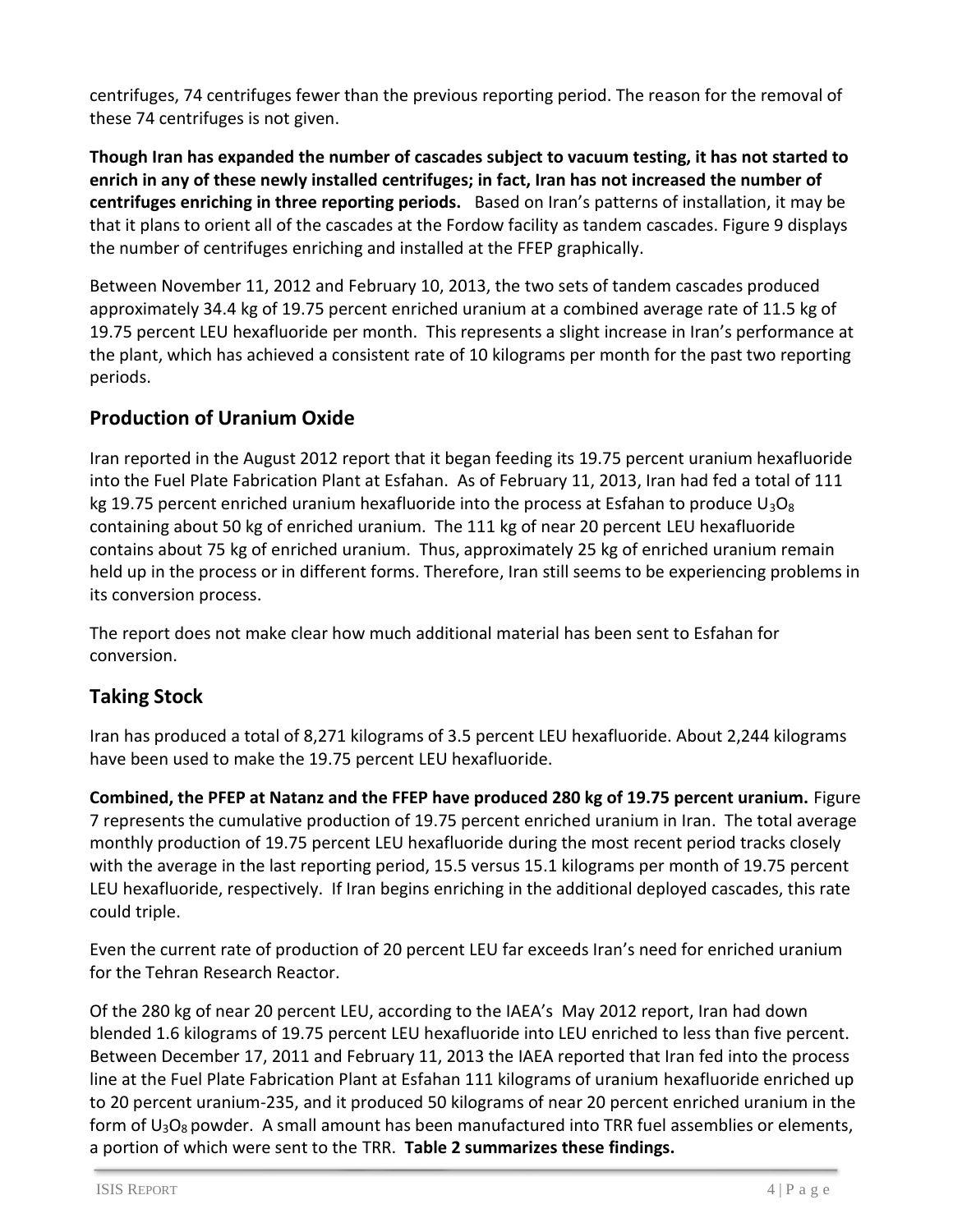Iran has achieved varying rates of separative work in the IR-1 centrifuge at its enrichment plants. Although Iran continues to install and enrich in additional centrifuges at the FEP, the enrichment output measured in swu/centrifuge-year at this plant has varied and declined overall. The separative work achieved at both the PFEP and FFEP indicates that Iran has been using tandem cascades to enrich to 19.75 percent comparably and effectively. During this reporting period, the FFEP achieved 1.10 swu/centrifuge-year, an increase from the previous 0.97 swu/centrifuge-year, and the PFEP cascades achieved 0.82 swu/centrifuge-year, a decrease from their performance during the last reporting period. Table 3 compares the enrichment output at the FEP, PFEP, and FFEP.

# **Work Continues at IR-40 Nuclear Reactor, TRR to be Used to Irradiate Arak Reactor Fuel**

On February 11, the IAEA carried out a DIV at the IR-40 heavy water research reactor at Arak and observed that the previously reported installation of cooling and moderator circuit piping was almost complete. Iran stated previously that operation of the reactor was expected to commence in the first quarter of 2014.

The IAEA reports that Iran will use the Tehran Research Reactor (TRR) to test fuel for the IR-40 reactor, a reactor that the United Nations Security Council has demanded that Iran stop building because it could be used to produce plutonium for nuclear weapons. The TRR is now more than a medical isotope production reactor (Iran's stated use for the reactor) and is necessary for the operation of the IR-40 reactor. The IAEA report states, "On 26 November 2012, the Agency verified a prototype IR-40 natural uranium fuel assembly before its transfer to TRR for irradiation testing."

## **Nuclear Accident at Uranium Conversion Facility almost cleaned up**

The report states that Iran informed the Agency it had recovered the majority of nuclear material (natural uranium scrap material) that spilled onto the floor of the facility when a storage tank ruptured last year. The Agency is assessing this declaration. The radiological implications are not discussed.

## **No Progress on "Structured Approach" after nine rounds of talks**

The IAEA reports that "Contrary to the Board resolutions of November 2011 and September 2012 and despite the intensified dialogue between the Agency and Iran since January 2012 in nine rounds of talks, it has not been possible to agree on the structured approach. The Director General is unable to report any progress on the clarification of outstanding issues, including those relating to possible military dimensions to Iran's nuclear programme." Iran had agreed to finalize a structured approach document with the Agency to set out a path for resolving outstanding issues over the previously reported, possible military dimensions to its nuclear program.

## **Still No Access to Parchin, "Alterations" Ongoing**

Regarding the Parchin site, where Iran is suspected to have constructed an explosive chamber that used for high explosive tests relevant to nuclear weapons development, the IAEA continues to stress the need for "access to this location without further delay." It admits that the due to extensive demolition, earth displacement, and construction activities that have taken place at the site since the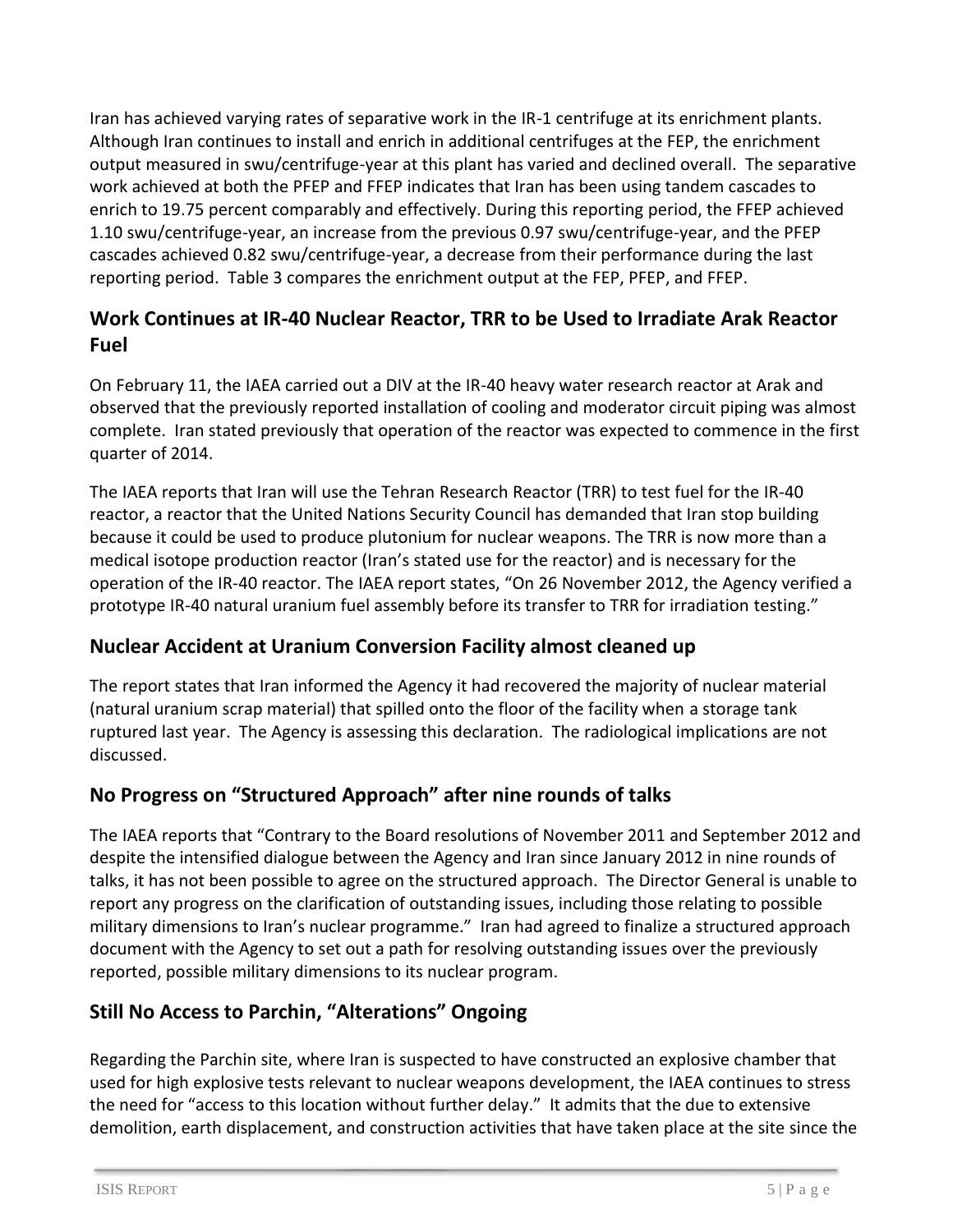Agency's initial request for access in January 2012, "its ability to conduct effective verification will have been seriously undermined."

The report also lists recent alterations to the Parchin site that the Agency has observed in satellite imagery, including:

- Reinstatement of some of the chamber building's features (e.g. wall panels and exhaust piping);
- Alterations to the roofs of the chamber building and the other large building;
- Dismantlement and reconstruction of the annex to the other large building;
- Construction of one small building at the same place where a building of similar size had previously been demolished;
- Spreading, leveling and compacting of another layer of material over a large area; and
- Installation of a fence that divides the location into two areas.

Most of these activities have also been documented by ISIS in [satellite imagery reports,](http://isis-online.org/isis-reports/imagery/category/iran/) dated November 29, 2012, December 12, 2012 and January 25, 2013.

One of the main worries caused by Iran's alterations of the site is that the IAEA's ability to conduct an investigation to check for evidence left by potential nuclear weapons related explosive tests will have been degraded. As pointed out in ISIS's January 25, 2013 report, in order to increase the possibility of a visit and address the overall issue raised by Parchin, the IAEA should forward the entire case to the Board of Governors where it could be considered as grounds for a resolution.

#### **Note on Legal Mandate and Completeness**

The IAEA underlines that while it continues to verify the non-diversion of declared nuclear material in Iran, "it is unable to provide credible assurance about the absence of undeclared nuclear material and activities," a point which the IAEA Board has confirmed "on numerous occasions" since as early as 1992 that the IAEA has a mandate to do under comprehensive safeguards agreements. The IAEA writes in footnote 56 of the report that the Board has "authorize[d] and require[d] the Agency to seek to verify both the non-diversion of nuclear material from declared activities (i.e. correctness) and the absence of undeclared nuclear activities in the State (i.e. completeness). It is imperative that Iran not delay further in answering the IAEA's questions about the alleged past and possibly on-going military dimensions of its nuclear programs, especially given the current state of heightened international tensions over this issue.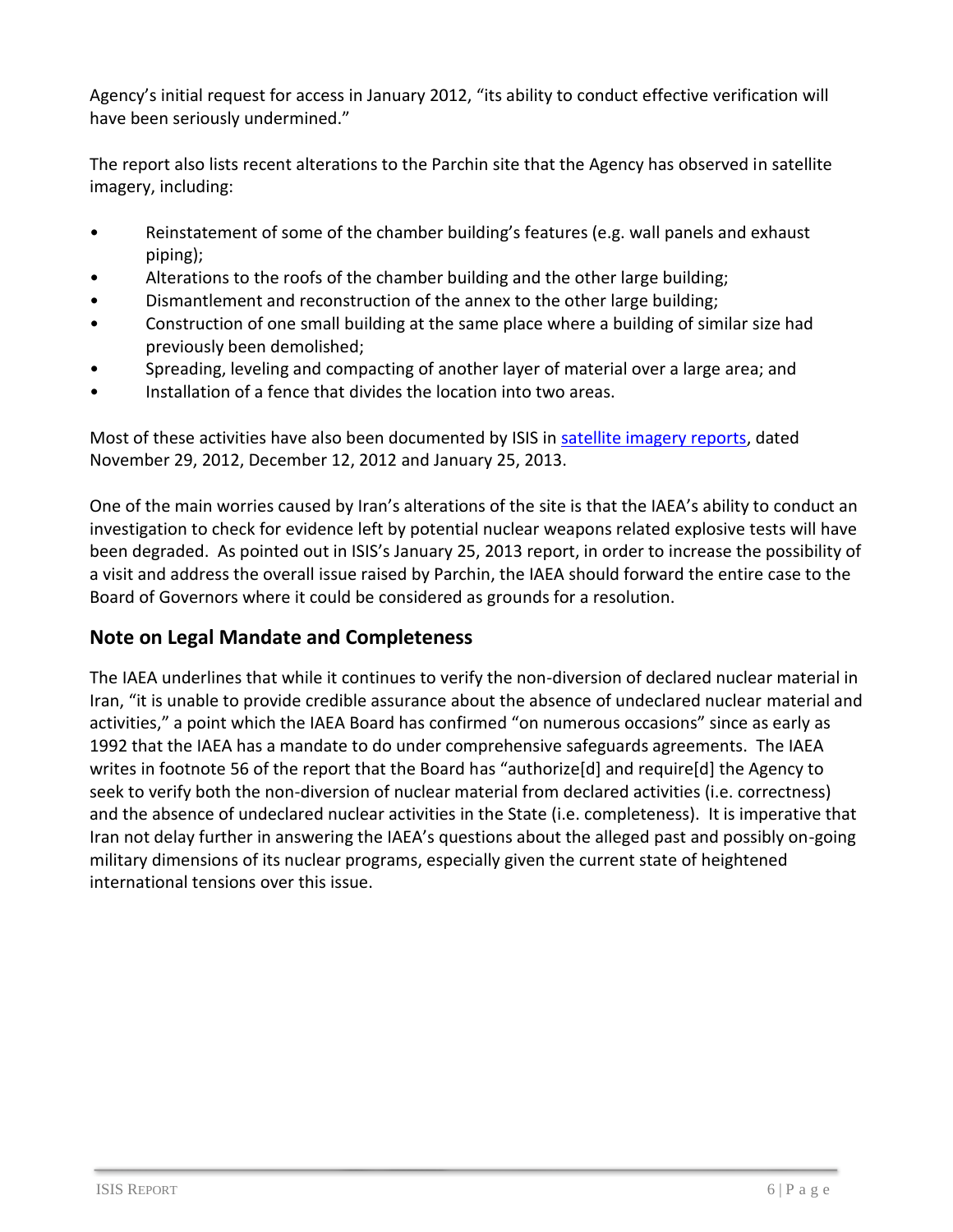**Figure 1: Centrifuge Trends at Natanz\*\***



\*\* The dark green bar represents the number of centrifuges enriching, while the light green represents the number of centrifuges installed but not enriching. The sum of the two represent the total number of centrifuges installed at the FEP.



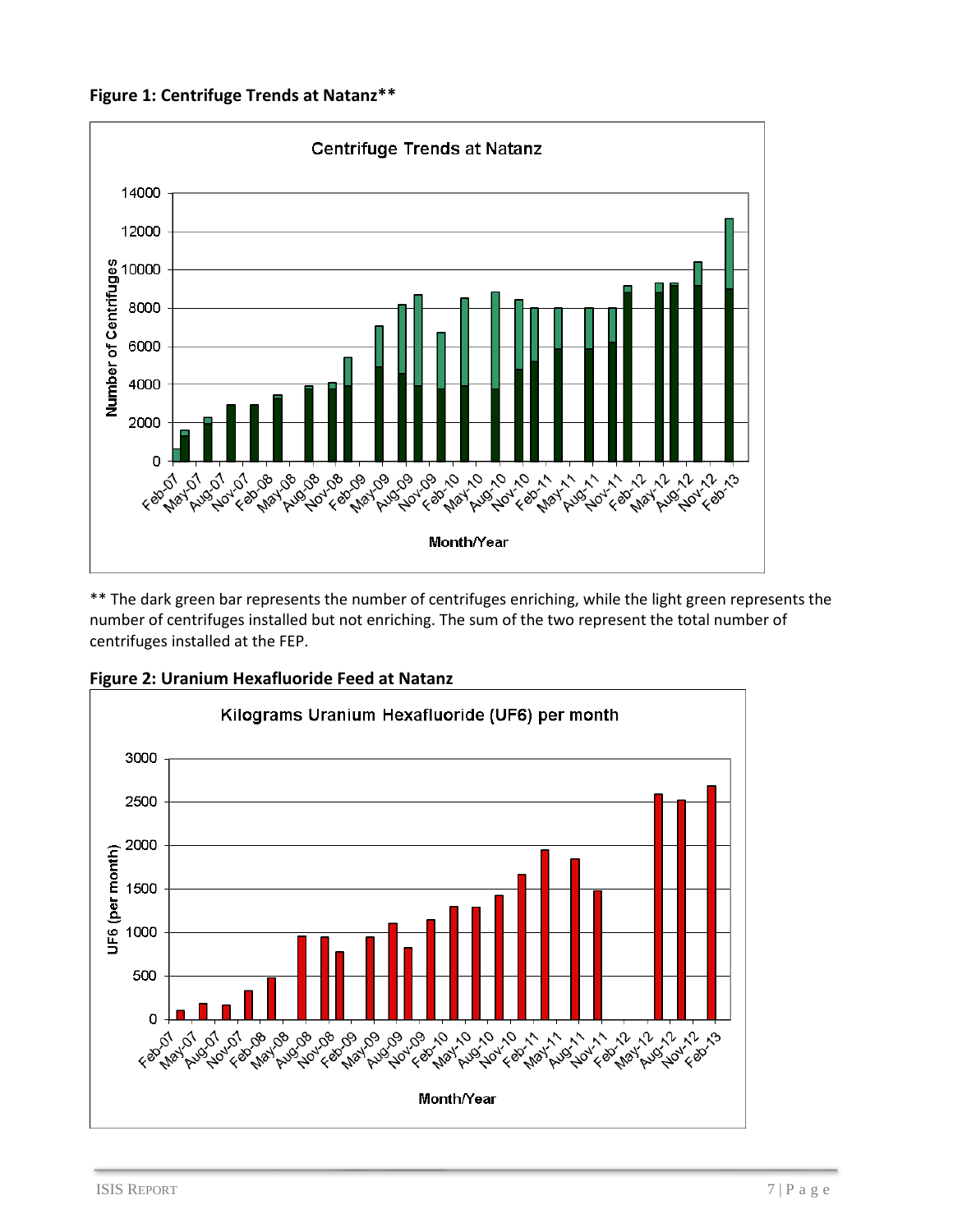





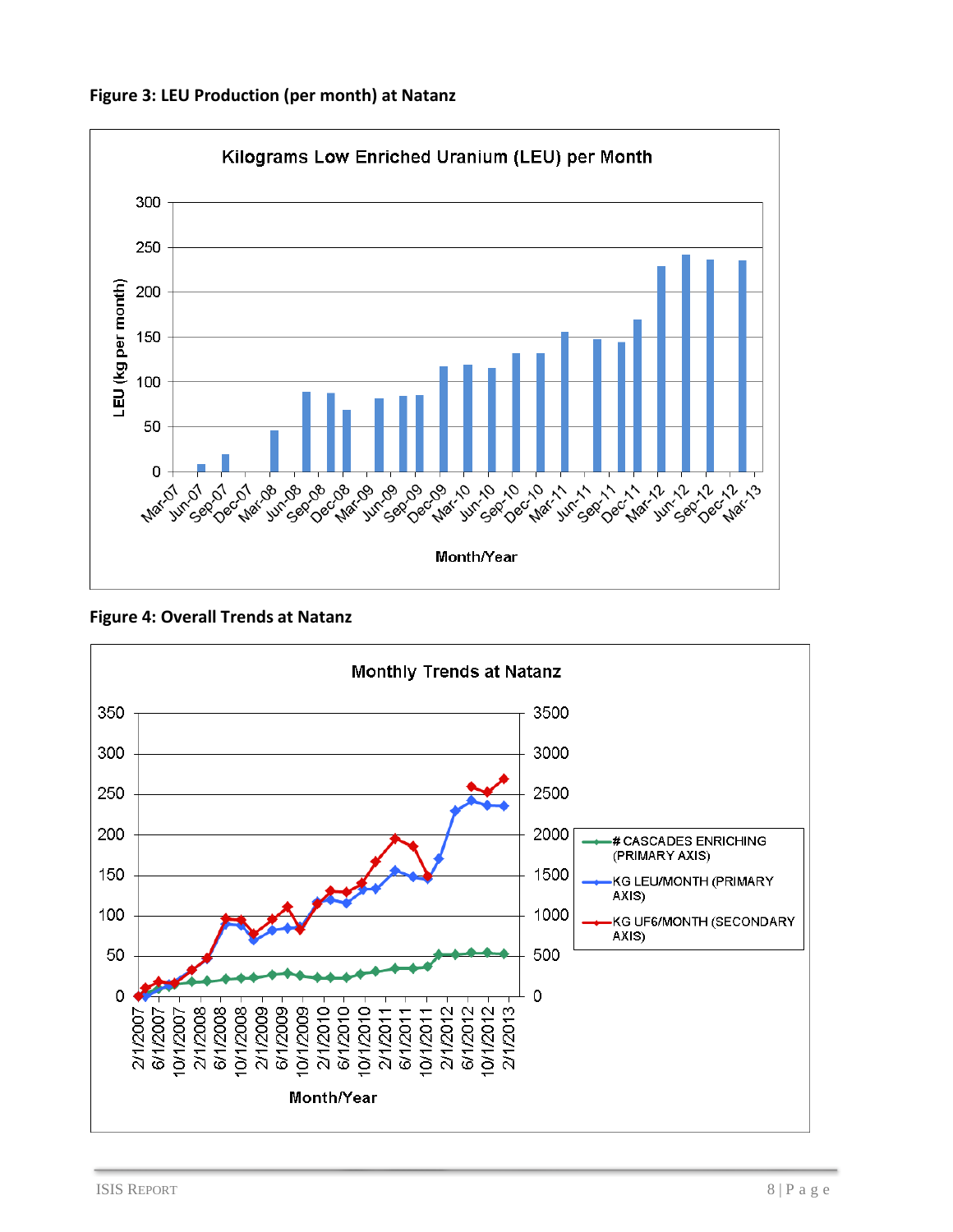

**Figure 5: Cumulative LEU Production at the Natanz Fuel Enrichment Plant**

**Figure 6: Annualized SWU at Natanz**

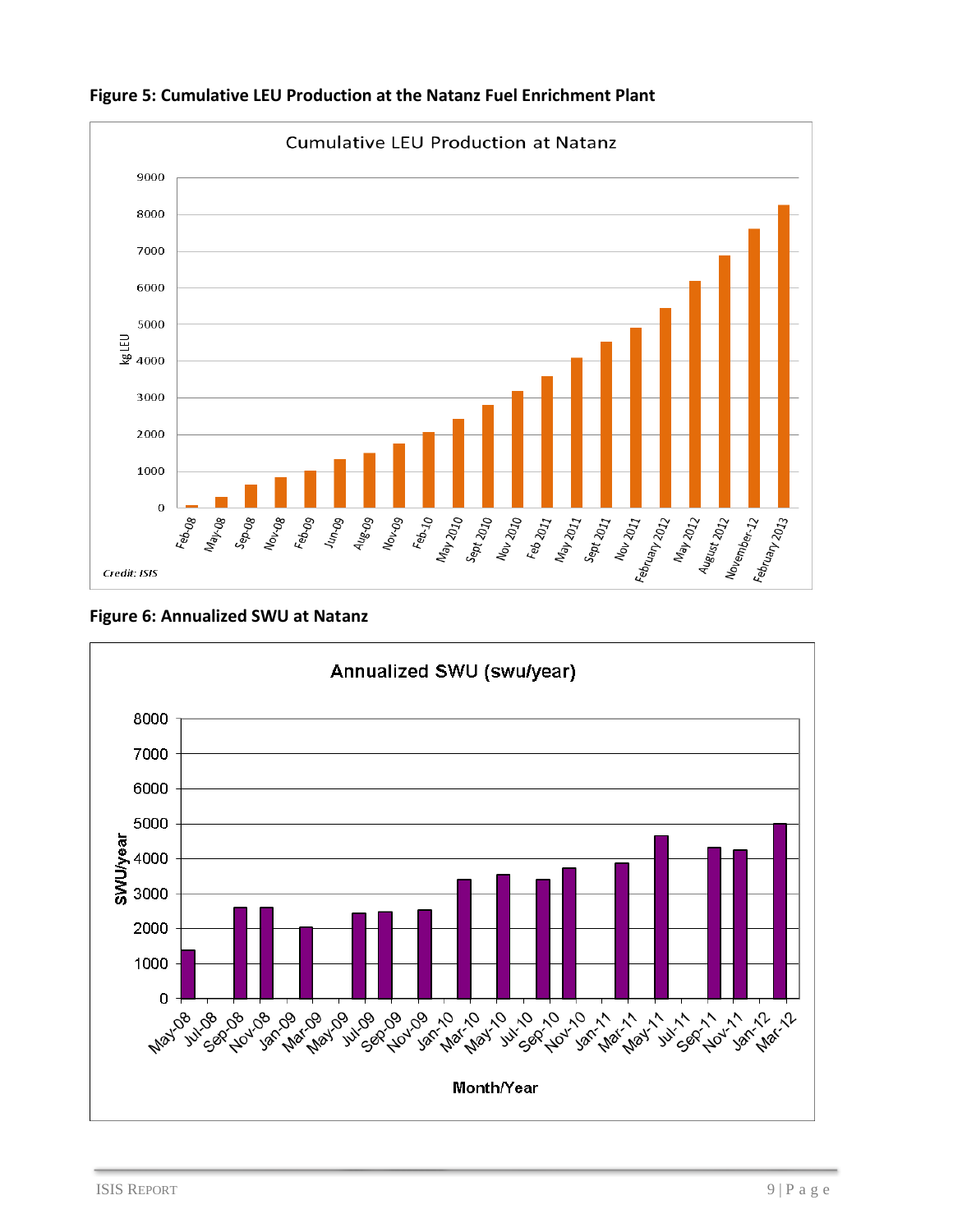

**Figure 7: Cumulative 19.75 Percent Uranium Production in the PFEP and FFEP** 

**Figure 8: SWU/Centrifuge-year at the Fordow Fuel Enrichment Plant and Pilot Fuel Enrichment Plant**

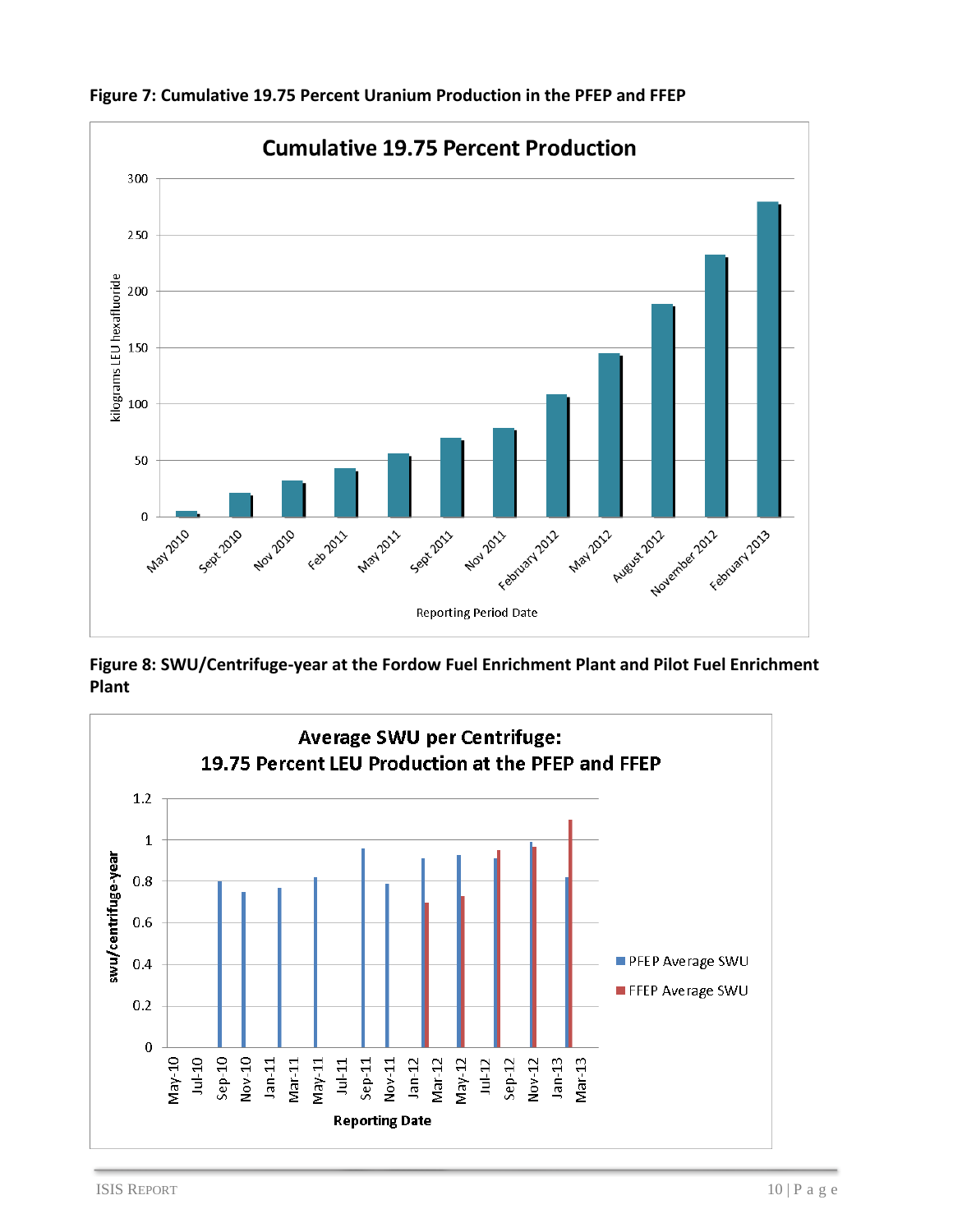

**Figure 9: Centrifuges Enriching and Installed at the Fordow Fuel Enrichment Plant**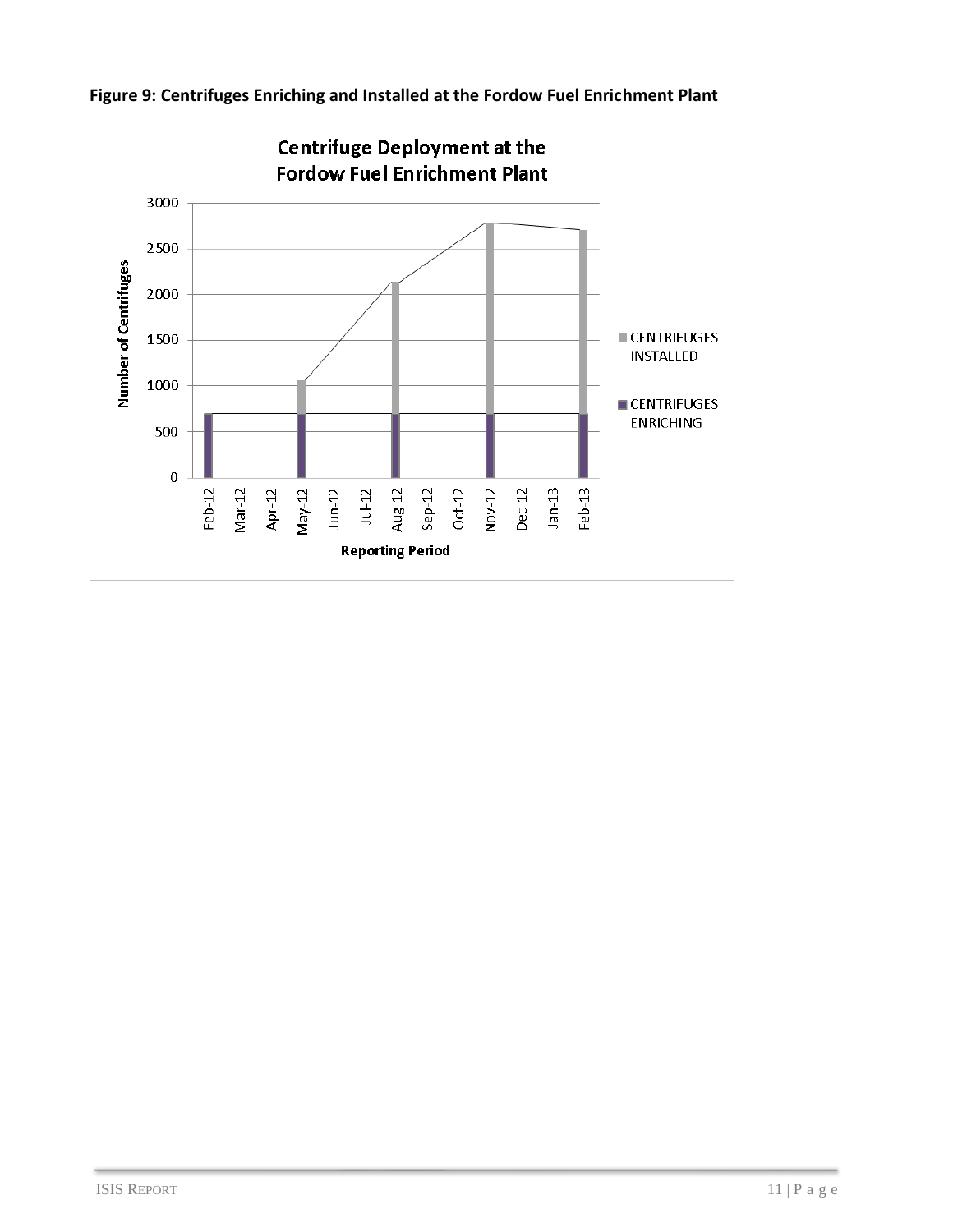#### **Table 1: Minimal Average Separative Capacity of an IR-1 Centrifuge at the FEP**

# **(kg U swu/year-centrifuge)**

| <b>Period</b><br>12/13/2007 - 05/06/2008 | <b>Start of Period</b><br>0.47                                                                                                                             | <b>End of Period</b><br>0.43                               |  |
|------------------------------------------|------------------------------------------------------------------------------------------------------------------------------------------------------------|------------------------------------------------------------|--|
| 05/07/2008 - 08/30/2008                  | 0.80                                                                                                                                                       | 0.69                                                       |  |
| 08/31/2008 - 11/07/2008                  | 0.69                                                                                                                                                       | 0.69                                                       |  |
| 11/08/2008 - 11/31/2009                  | 0.55                                                                                                                                                       | 0.52                                                       |  |
| $02/01/2009 - 05/31/2009$                | 0.62                                                                                                                                                       | 0.49                                                       |  |
| 06/01/2009 - 07/31/2009                  | 0.51                                                                                                                                                       | 0.54                                                       |  |
| 08/01/2009 - 10/30/2009                  | 0.55                                                                                                                                                       | 0.64                                                       |  |
| 11/23/2009 - 01/29/2010                  | 0.88                                                                                                                                                       | 0.92                                                       |  |
| $01/30/2010 - 05/01/2010$                | 0.92                                                                                                                                                       | 0.90                                                       |  |
| 05/02/2010 - 08/06/2010                  | 0.90                                                                                                                                                       | 0.92                                                       |  |
| 08/07/2010 - 10/31/2010                  | 0.99                                                                                                                                                       | 0.78                                                       |  |
| 10/18/2010 - 02/05/2011                  | 0.75                                                                                                                                                       | 0.81<br>(1.0 if 1,000 questionable centrifuges<br>ignored) |  |
| 02/06/2011-05/13/2011                    | 0.90                                                                                                                                                       | 0.80                                                       |  |
| 05/14/2011 - 08/13/2011                  | 0.74                                                                                                                                                       | 0.74                                                       |  |
| 08/14/2011 - 11/01/2011                  | 0.73                                                                                                                                                       | 0.68                                                       |  |
| 11/02/2011 - 02/04/2012                  | 0.76<br>0.53<br>(Note: Iran began enriching in approximately 2,600 additional centrifuges during this<br>period. Therefore, these data are likely skewed.) |                                                            |  |
| $02/05/2012 - 05/11/2012$                | 0.77                                                                                                                                                       | 0.77                                                       |  |
| 05/12/2012 - 08/06/2012                  | 0.77                                                                                                                                                       | 0.77                                                       |  |
| 08/07/2012 - 11/9/2012                   | 0.77                                                                                                                                                       | 0.76                                                       |  |
| 11/10/2012 - 02/03/2013                  | 0.75                                                                                                                                                       | 0.76                                                       |  |